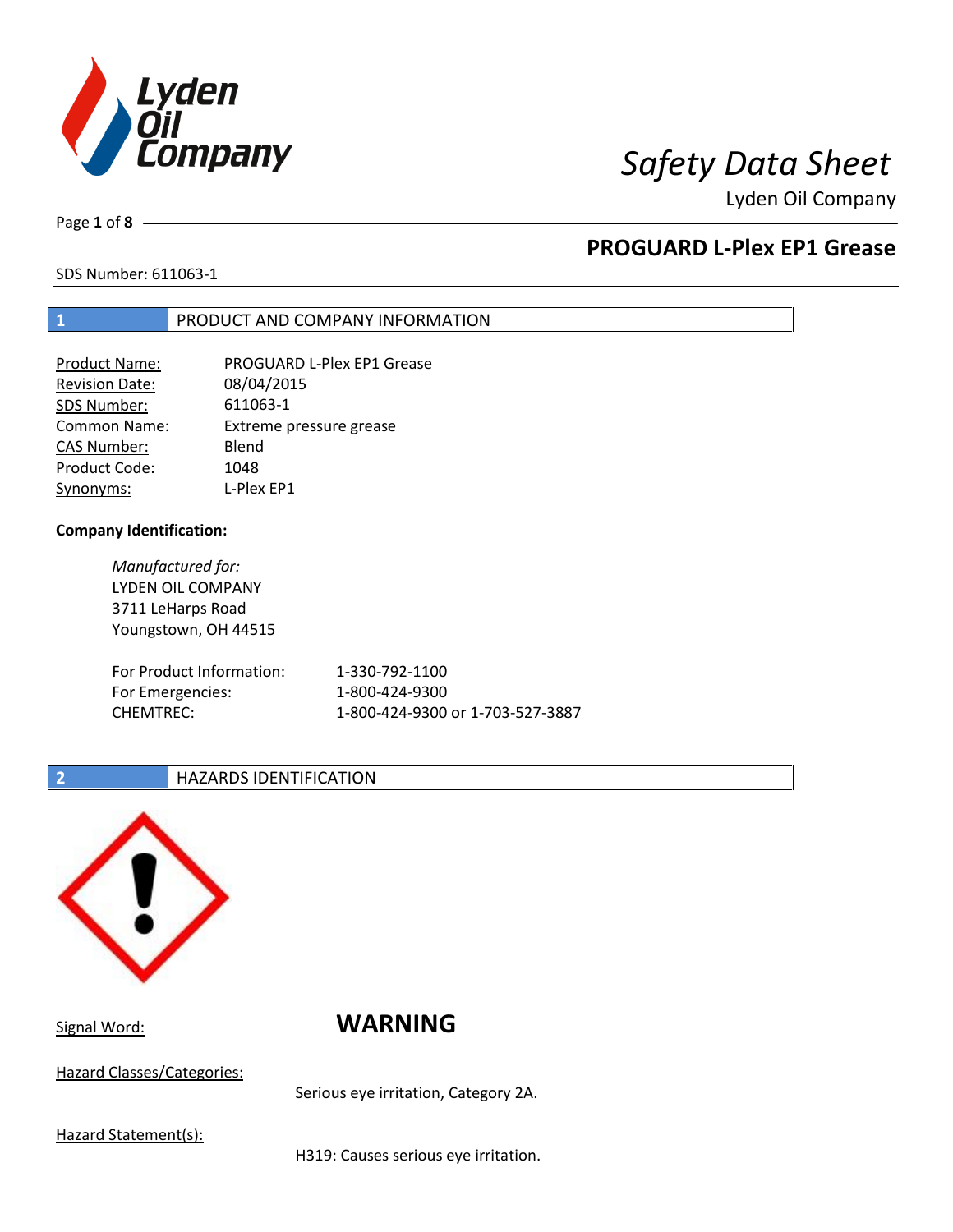

Lyden Oil Company

SDS Number: 611063-1

## Precaution Statement(s):

P101: If medical advice is needed, have product container or label at hand. P102: Keep out of reach of children. P103: Read label before use. P264: Wash thoroughly after handling. P280: Wear eye protection/face protection. P305+351+338: IF IN EYES: Rinse cautiously with water for several minutes. Remove contact lenses if present and easy to do – continue rinsing. P337+313: If eye irritation persists get medical advice/attention. P405: Store locked up. P501: Dispose of contents/container in accordance with local/regional/national/international regulation.

## Other Hazard Statement(s):

-NFPA Ratings: Health  $= 1$  $Fire = 1$ Reactivity  $= 0$ 

## **3** COMPOSITION / INFORMATION ON INGREDIENTS

## Ingredients:

*Mixture of the substances listed below with nonhazardous additions.*

| <b>Chemical Name</b>                                      | <b>CAS Number</b> | Percentage |
|-----------------------------------------------------------|-------------------|------------|
| Distillates (petroleum), solvent-dewaxed heavy paraffinic | 64742-65-0        | 50-100     |
| Residual oils (petroleum), solvent-refined                | 64742-01-4        | 25-50      |
| Calcium Carbonate                                         | 471-34-1          | 2.5 < 10   |
| Zinc Dialkylthiophosphate                                 | 68457-79-4        | $1 - 2.5$  |

*\*Any concentration shown as a range is to protect confidentiality or is due to batch variation.*

Page **2** of **8**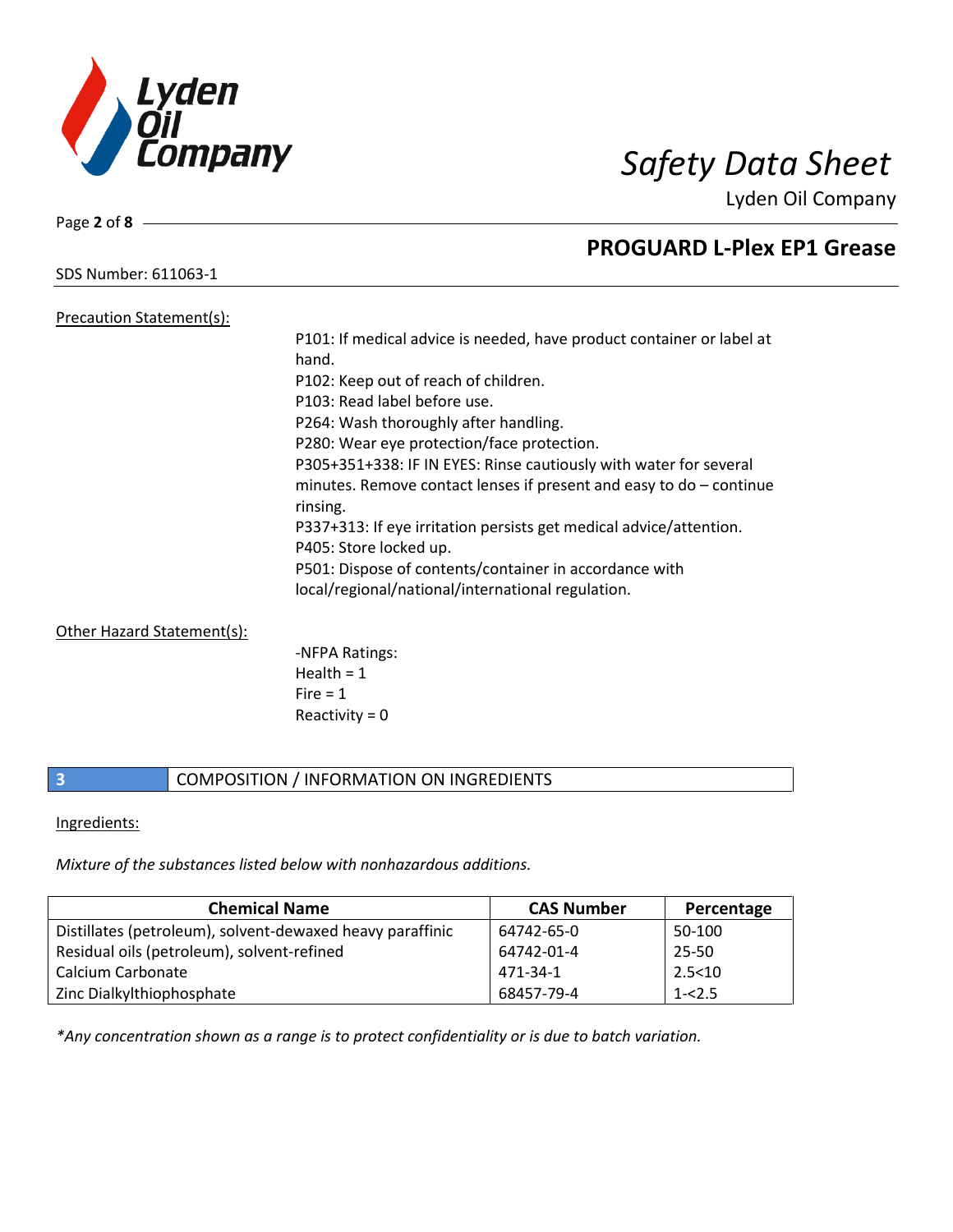

Lyden Oil Company

SDS Number: 611063-1

Page **3** of **8**

## **PROGUARD L-Plex EP1 Grease**

| <b>FIRST AID MEASURES</b><br>4                |                                                                                                                                                                                                   |  |
|-----------------------------------------------|---------------------------------------------------------------------------------------------------------------------------------------------------------------------------------------------------|--|
| Description of First Aid Measures:            |                                                                                                                                                                                                   |  |
| Inhalation:                                   | If symptoms develop, move victim to fresh air. If symptoms persist,<br>obtain medical attention.                                                                                                  |  |
| Skin Contact:                                 | Generally the product does not irritate the skin.                                                                                                                                                 |  |
| Eye Contact:                                  | Rinse opened eye for several minutes under running water. If<br>symptoms persist, consult medical attention.                                                                                      |  |
| Ingestion:                                    | Rinse mouth with water. If symptoms develop, obtain medical<br>attention.                                                                                                                         |  |
| Symptoms and Effects, both acute and delayed: | No further relevent data available.                                                                                                                                                               |  |
| <b>Recommended Actions:</b>                   | Treat symptomatically. Call a doctor or poison<br>control center for guidance.                                                                                                                    |  |
| 5<br>FIRE FIGHTING MEASURES                   |                                                                                                                                                                                                   |  |
| Recommended Fire-Extinguishing Equipment:     | Use fire-fighting measures and equipment suitable<br>for the environment.                                                                                                                         |  |
| Possible Hazards During a Fire:               | Hazardous combustion products may include: A<br>complex mixture of airborne solid and liquid<br>particulates and gases (smoke). Carbon monoxide.<br>Unidentified organic and inorganic compounds. |  |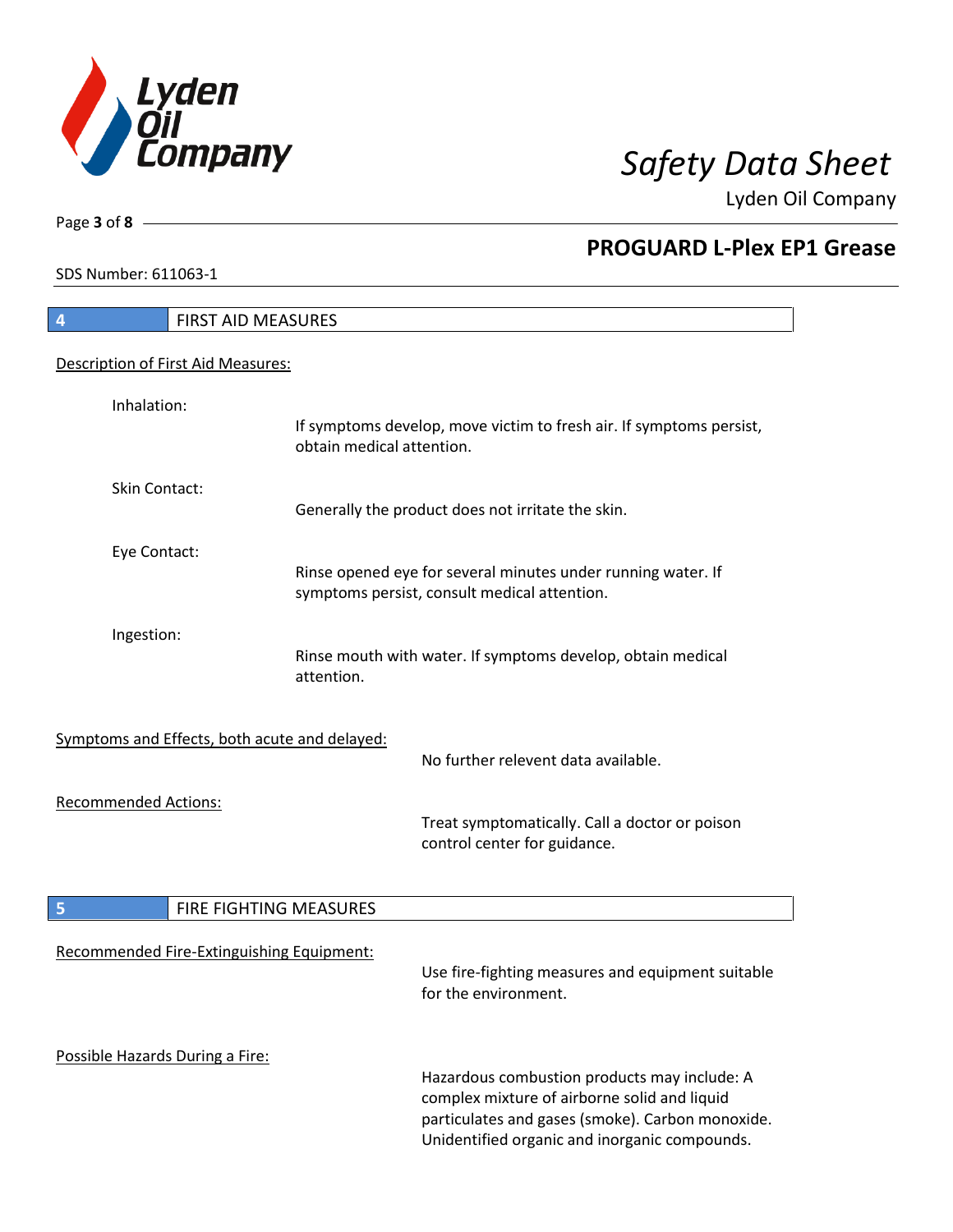

Lyden Oil Company

SDS Number: 611063-1

Page **4** of **8**

Recommendations to Firefighters:

No special measures required.

| <b>ACCIDENTAL RELEASE MEASURES</b><br>$6\phantom{1}6$ |                                                                                                     |
|-------------------------------------------------------|-----------------------------------------------------------------------------------------------------|
| Personal Precautions:                                 | Avoid contact with eyes.                                                                            |
| <b>Emergency Procedures:</b>                          | Contain spilled material, collect in suitable and<br>properly labeled containers.                   |
| <b>Environmental Precautions:</b>                     | Do not allow to reach sewage system or any water<br>course.<br>Do not allow to enter ground waters. |
| Cleanup Procedures:                                   | Pick-up mechanically.                                                                               |
| <b>HANDLING AND STORAGE</b><br>7                      |                                                                                                     |
| <b>Handling Precautions:</b>                          | No special precautions needed if used correctly.                                                    |
| <b>Storage Requirements:</b>                          |                                                                                                     |

Keep container tightly sealed.

**8** EXPOSURE CONTROLS / PERSONAL PROTECTION

### Exposure Limits:

-64742-65-0 Distillates (petroleum), solvent-dewaxed heavy paraffinic (50-100%):

ACGIH TLV - Long-term value: 5mg/m<sup>3</sup> OSHA PEL - Long-term value: 5mg/m<sup>3</sup>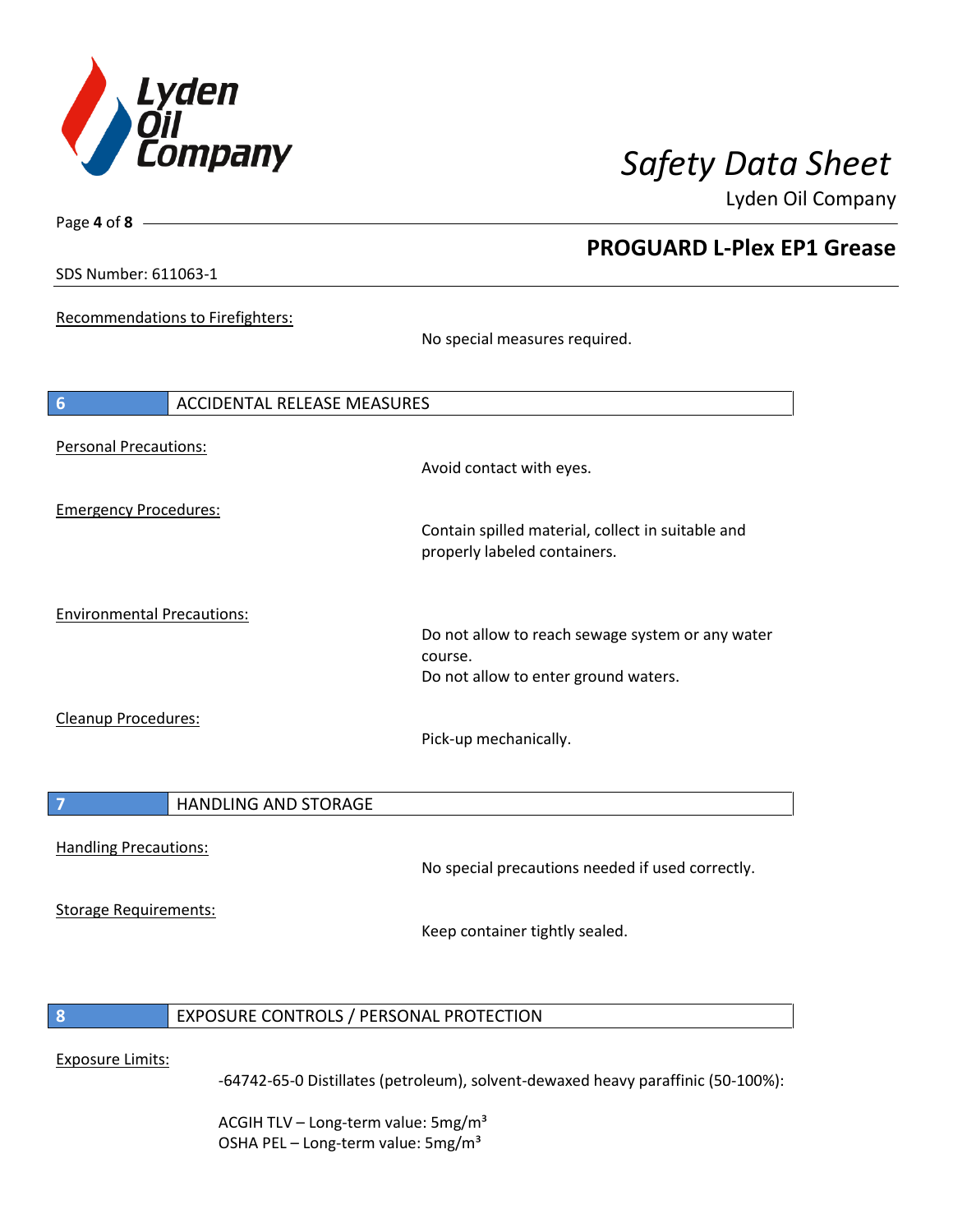

Lyden Oil Company

SDS Number: 611063-1

Page **5** of **8**

## **PROGUARD L-Plex EP1 Grease**

-64742-01-4 Residual oils (petroleum), solvent-refined (25-50%):

OSHA PEL - Long-term value: 5mg/m<sup>3</sup>

-471-34-1 Calcium carbonate, precipitated (2.5-<10%):

PEL - Long-term value: 15mg/m<sup>3</sup> (total dust), 5mg/m<sup>3</sup> (respirable fraction) REL - Long-term value: 10mg/m<sup>3</sup> (total dust), 5mg/m<sup>3</sup> (respirable fraction) TLV – TLV withdrawn

Engineering Controls:

All ventilation should be designed in accordance with OSHA standard (29 CFR 1910.94).

Personal Protective Equipment:

Keep away from foodstuffs, beverages, and feed. Immediately remove all soiled and contaminated clothing. Wash hands before breaks and at the end of work.

Avoid contact with eyes and skin. Use safety glasses and gloves.

## **9** PHYSICAL AND CHEMICAL PROPERTIES

| Red                             |
|---------------------------------|
| Semi-solid                      |
| Petroleum-like                  |
| Data not available              |
| Data not available              |
| Data not available              |
| 338° C / 640° F                 |
| Data not available              |
| 244° C / 471° F                 |
| Data not available              |
| Data not available              |
| Data not available              |
| Data not available              |
| Data not available              |
| 8.069 pounds per gallon at 68°F |
|                                 |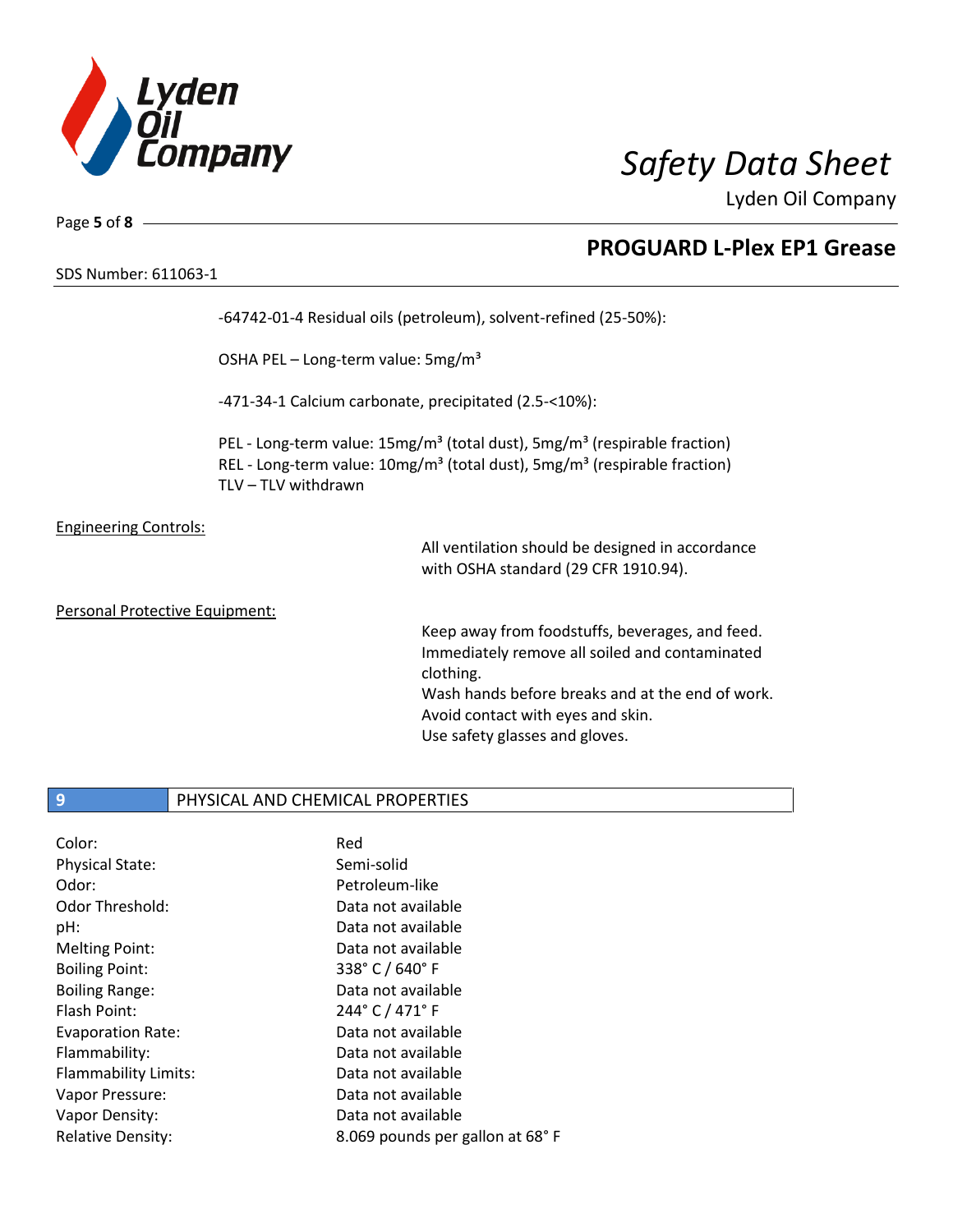

Lyden Oil Company

## SDS Number: 611063-1

Page **6** of **8**

| Solubilities:                     | Insoluble in water |
|-----------------------------------|--------------------|
| Partition Coefficient:            | Data not available |
| <b>Auto-Ignition Temperature:</b> | Data not available |
| Decomposition Temperature:        | Data not available |
| Viscosity:                        | Data not available |

| 10                             | STABILITY AND REACTIVITY |                                                               |
|--------------------------------|--------------------------|---------------------------------------------------------------|
| Stability:                     |                          | Stable under normal conditions.                               |
| Reactivity:                    |                          | Not reactive under normal conditions.                         |
| <b>Conditions to Avoid:</b>    |                          | No further relevant information available.                    |
| <b>Hazardous Reactions:</b>    |                          | No known hazardous reactions.                                 |
| <b>Incompatible Materials:</b> |                          | No further relevant information available.                    |
| <b>Decomposition Products:</b> |                          | Hazardous decomposition products are not<br>expected to form. |
|                                |                          |                                                               |

## **11** TOXICOLOGICAL INFORMATION

### Routes of Exposure:

Skin and eye contact are the primary routes of exposure although exposure may occur following accidental ingestion.

## Exposure Effects:

Irritant to eyes.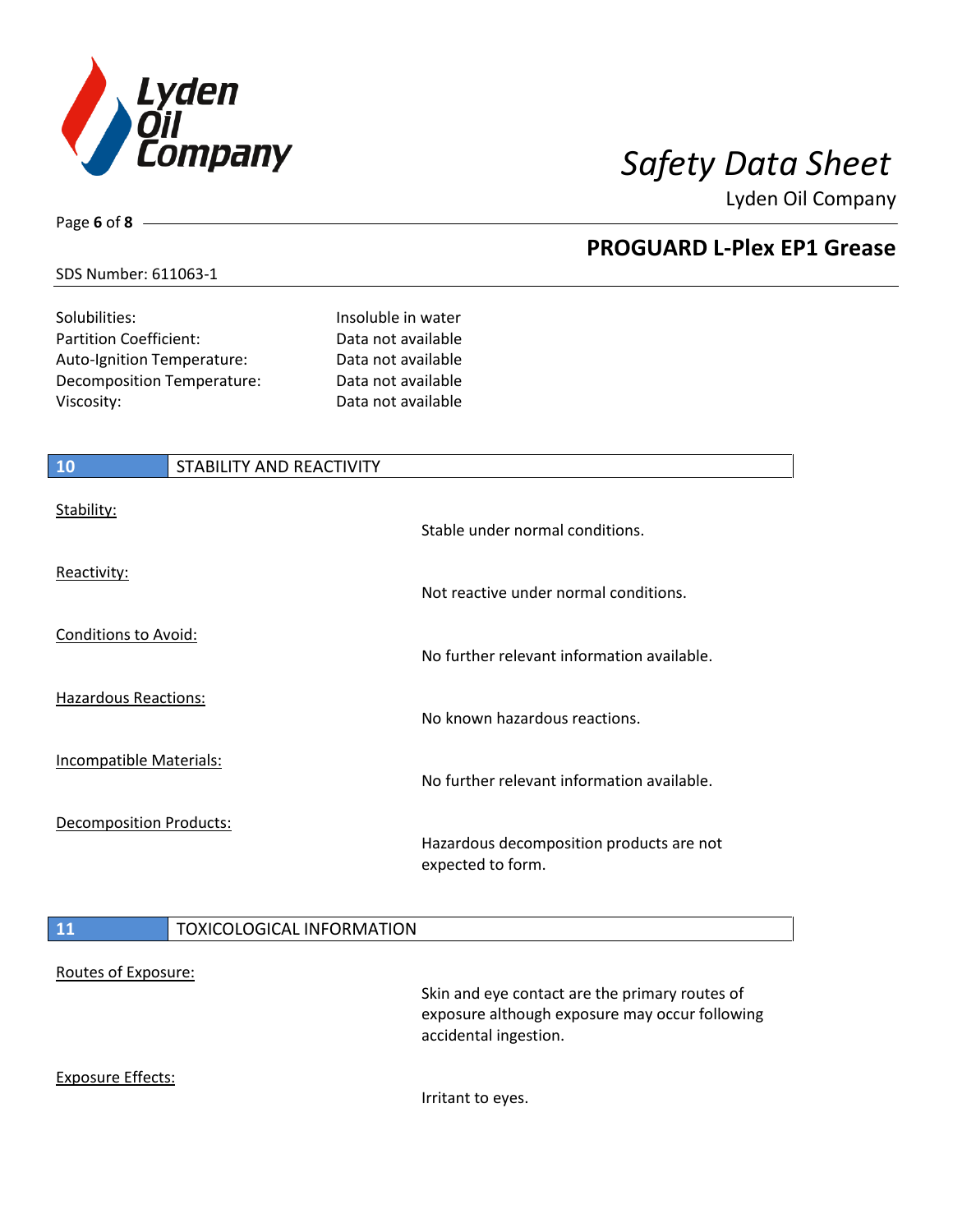

Lyden Oil Company

SDS Number: 611063-1

Page **7** of **8**

Measures of Toxicity:

Acute Toxicity Estimates:

Oral LD50: 7102 mg/kg (rat) Dermal LD50: 91638 mg/kg (rabbit)

Carcinogenic/Mutagenic Precautions:

High density polyethylene polymer: Carcinogenic category 3 (IARC).

| $-11$ | <b>ECOLOGICAL INFORMATION</b> |
|-------|-------------------------------|
|       |                               |

Ecological Precautions:

Avoid exposing to the environment.

Ecological Effects:

Water hazard class 1 (self-assessment): Slightly hazardous to water.

| 13                          | <b>DISPOSAL CONSIDERATIONS</b> |                                                                                                                       |
|-----------------------------|--------------------------------|-----------------------------------------------------------------------------------------------------------------------|
| Disposal Methods:           |                                |                                                                                                                       |
|                             |                                | Dispose of waste material in accordance with all<br>local, state, and federal requirements.                           |
| <b>Disposal Containers:</b> |                                | Use properly approved container for disposal.                                                                         |
| <b>Special Precautions:</b> |                                |                                                                                                                       |
|                             |                                | Do not flush to surface waters or drains.                                                                             |
|                             |                                | Do not allow undiluted product or large quantities<br>of it to reach ground water, water course, or<br>sewage system. |